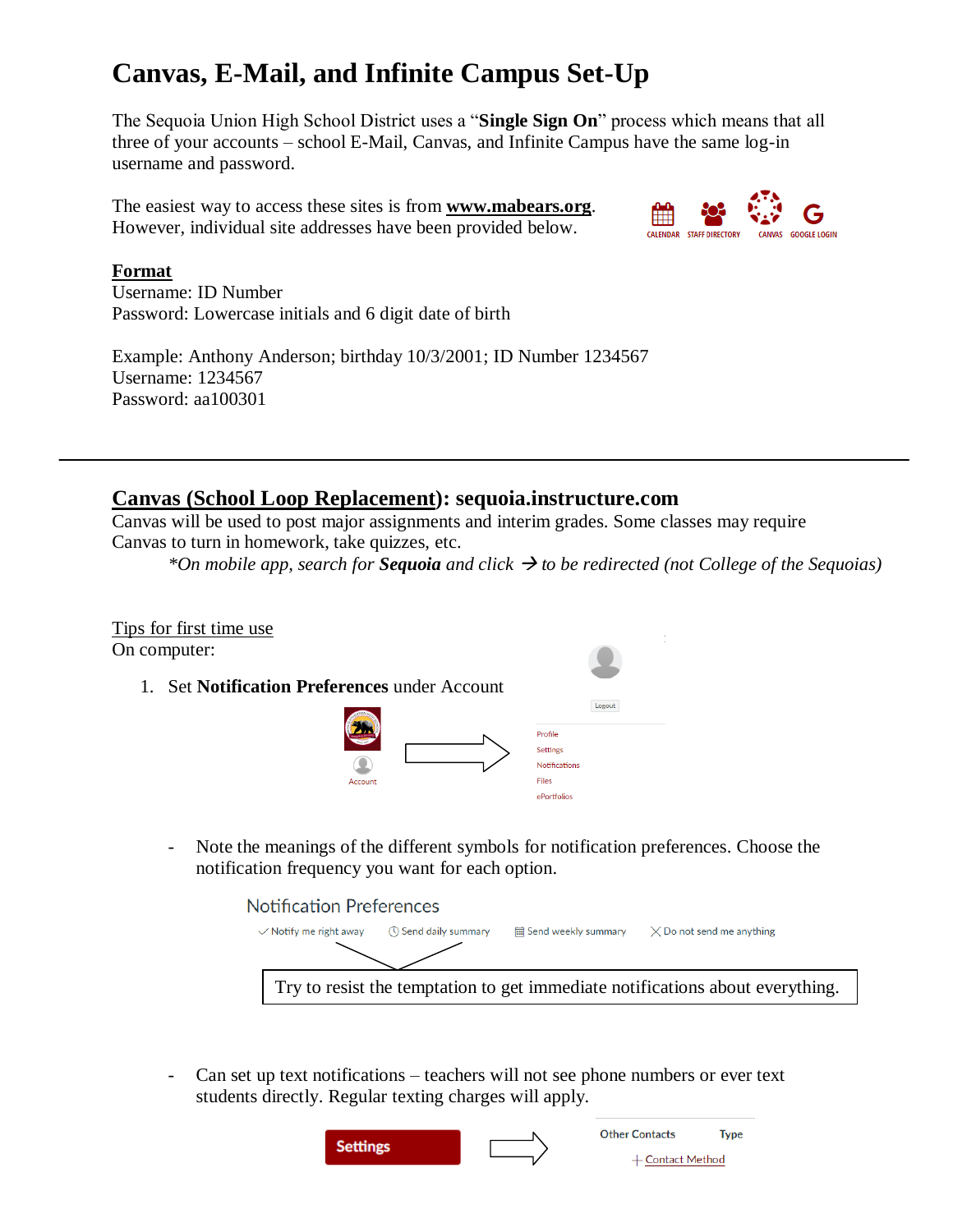2. Explore Courses and course pages. Add courses to display if necessary by clicking on the empty stars.  $\epsilon$ <sub>2</sub>

|                                                                     | 팈<br>Courses     |               | Courses<br><b>All Courses</b> | course<br>×<br>052285 - AS English II-P<br>076600 - AP Spanish-HP                                                              |  |
|---------------------------------------------------------------------|------------------|---------------|-------------------------------|--------------------------------------------------------------------------------------------------------------------------------|--|
|                                                                     |                  |               |                               | Check stars to choose<br>courses to display.                                                                                   |  |
| 3.                                                                  | Calendar         | 藟<br>Calendar |                               |                                                                                                                                |  |
| Choose which calendars to display by clicking on the colored boxes. |                  |               |                               |                                                                                                                                |  |
|                                                                     | <b>CALENDARS</b> |               | H.                            | Consider adding school events to your personal calendar in<br>Canvas to keep track of all school responsibilities in one place |  |

4. Assignments

Assignments are listed under the Assignments tab. Toggle from All Grading Periods to S1 (or Q1) for current grading period assignments only.

| $\sum_{i=1}^{n}$ |                                             |                    |
|------------------|---------------------------------------------|--------------------|
| <b>Year</b>      | <b>All Grading Periods</b>                  | Search for Assigni |
| ne               | <b>All Grading Periods</b>                  |                    |
| ouncements       | <sup>S1</sup><br>$\cdots$ $\cdot$ Classwork |                    |
|                  |                                             |                    |

5. Grades

Grades are listed under the Grades tab. Students will also have to toggle grading periods here to see current semester/quarter grades, not every assignment.

| 4 / 4 1/ 15:10 |                                              |          |                   |        |
|----------------|----------------------------------------------|----------|-------------------|--------|
| Home           | S <sub>1</sub>                               |          | ▼                 |        |
| Announcements  | <b>All Grading Periods</b><br>S <sub>1</sub> |          |                   | tudent |
| Syllabus       | Arrange by                                   | Due Date |                   |        |
| Assignments    |                                              |          |                   |        |
| Grades         | <b>Name</b>                                  |          | <b>Due</b>        |        |
|                | <b>NLMG Packet</b>                           |          | Aug 17 by 11:59pm |        |

#### *\*On the mobile Canvas app, you may have to set additional notifications and select calendars to display.*

If you need more Canvas help, refer to<http://www.seq.org/Canvas-Information/index.html>